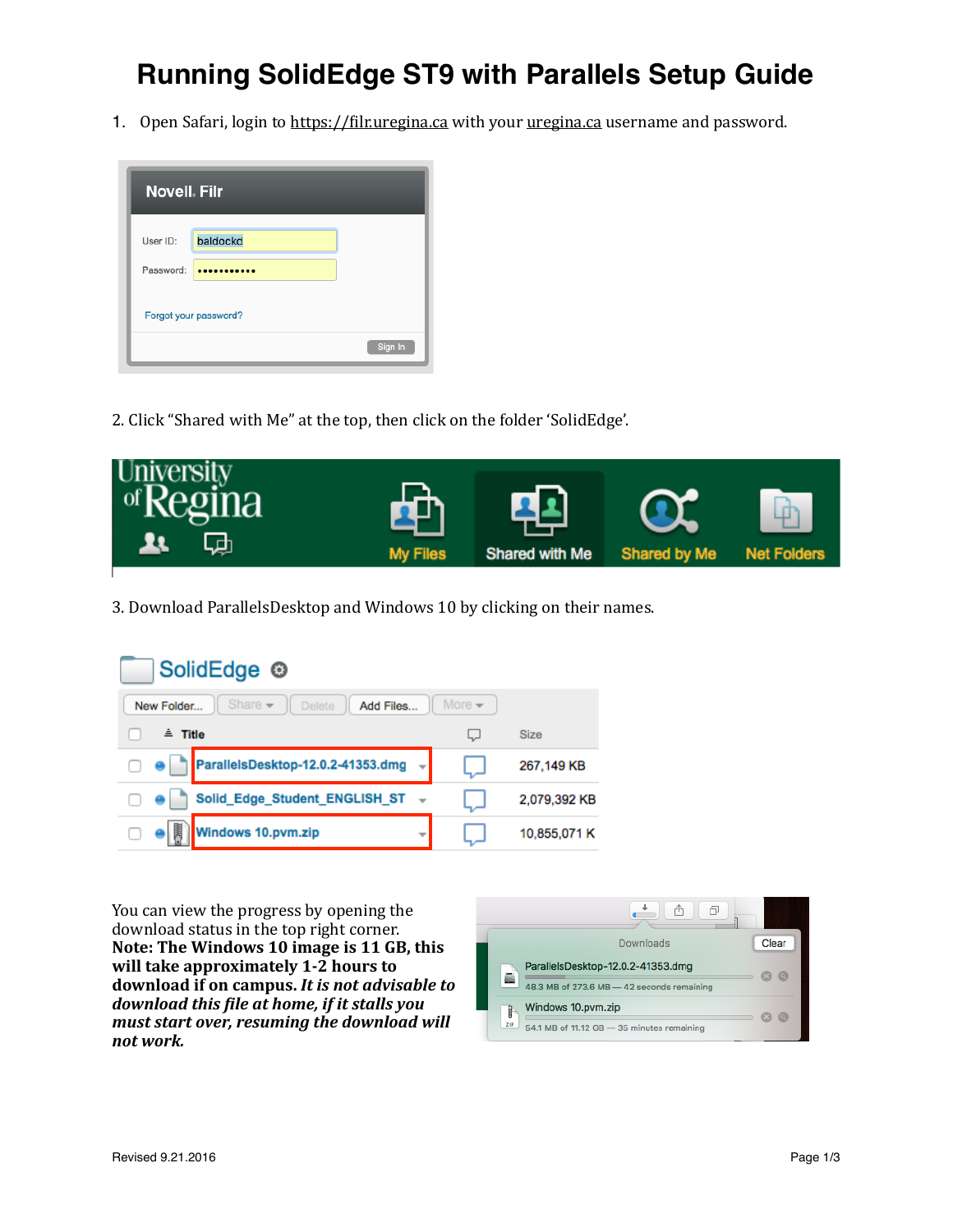## **Running SolidEdge ST9 with Parallels Setup Guide**

- 4. Mount the Parallels Desktop installer by opening the .dmg file.
- 5. Launch the installer.

6. Enter your Mac username and password.

7. Wait for the installation to finish.

8. Create a Parallels account by selecting 'I am a new user'. Enter your email address and set a password. 



 $\begin{array}{c} 0 & 0 & 0 \\ \hline \end{array}$ 

ParallelsDesktop-1 2.0.2-41353.dmg

III Parallels Desktop 12

Parallels Desktop 12 for Mac

Parallels Desktop requires an administrator name<br>and password to begin the installation. Type your<br>password to allow this.

Cancel OK

top 12 >  $\frac{1}{\sqrt{2}}$  Install.

User Name: Drew Baldock Password:

团